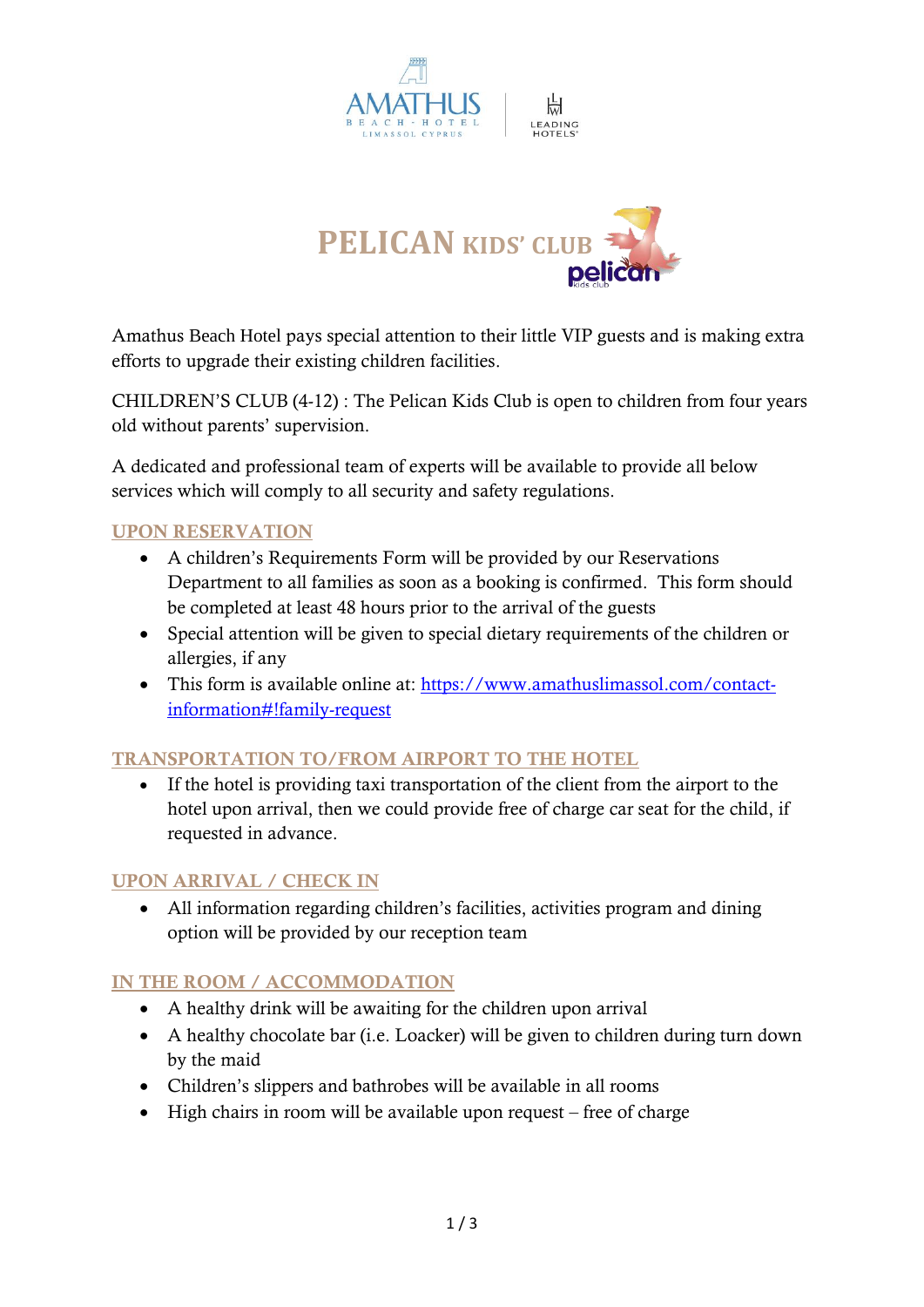

#### PELICAN KIDS' CLUB

The Pelican Kids' Club is staffed with properly trained personnel and the area is separated into three sections:

- a) TV Section with a plasma TV and some chairs
- b) Area with small tables and chairs for painting activities, crafts, cooking lessons
- c) Indoor playground with some high quality toys and play equipment

All children will be registered upon arrival at the Pelican Kids' Club and will be given a quality rack-sack with a surprise gift inside after registration.

#### OUTDOORS ACTIVITIES AREA

An outdoors activities area is available with high quality outdoor games. Supervision of the parents is required in this area.

Our Pelican Kids' Club and the outdoors activities area fully comply with all safety and security rules according to EU regulations.

# RESTAURANTS / DINING OPTION

| Lunch   | Kalypso Restaurant                                                                                                                        |
|---------|-------------------------------------------------------------------------------------------------------------------------------------------|
| inner   | The Grill Room (children over 6 yrs old)<br>Kalypso Restaurant<br>Kalypso Gardens<br>Limanaki Fish Restaurant<br>Thalassa Fish Restaurant |
| All dav | Room Service                                                                                                                              |

- Above dining options will depend on hotel's final Restaurant Weekly Program
- A separate Children's Menu is available in some restaurants
- Colouring set and books will be provided to all children during meals

# FREE MEALS FOR CHILDREN

All children staying at the Amathus Beach Hotel for the months of April, May, June, July, August, September 2022 will be able to enjoy complimentary lunch and dinner with a selection of children's food and this will be offered free of charge for children up to 13 years inclusive. Please note that all children will be entitled to use this service free of charge irrelevant of terms booked for them or for their parents. Children meals taken in other food outlets except the ones indicated are payable.